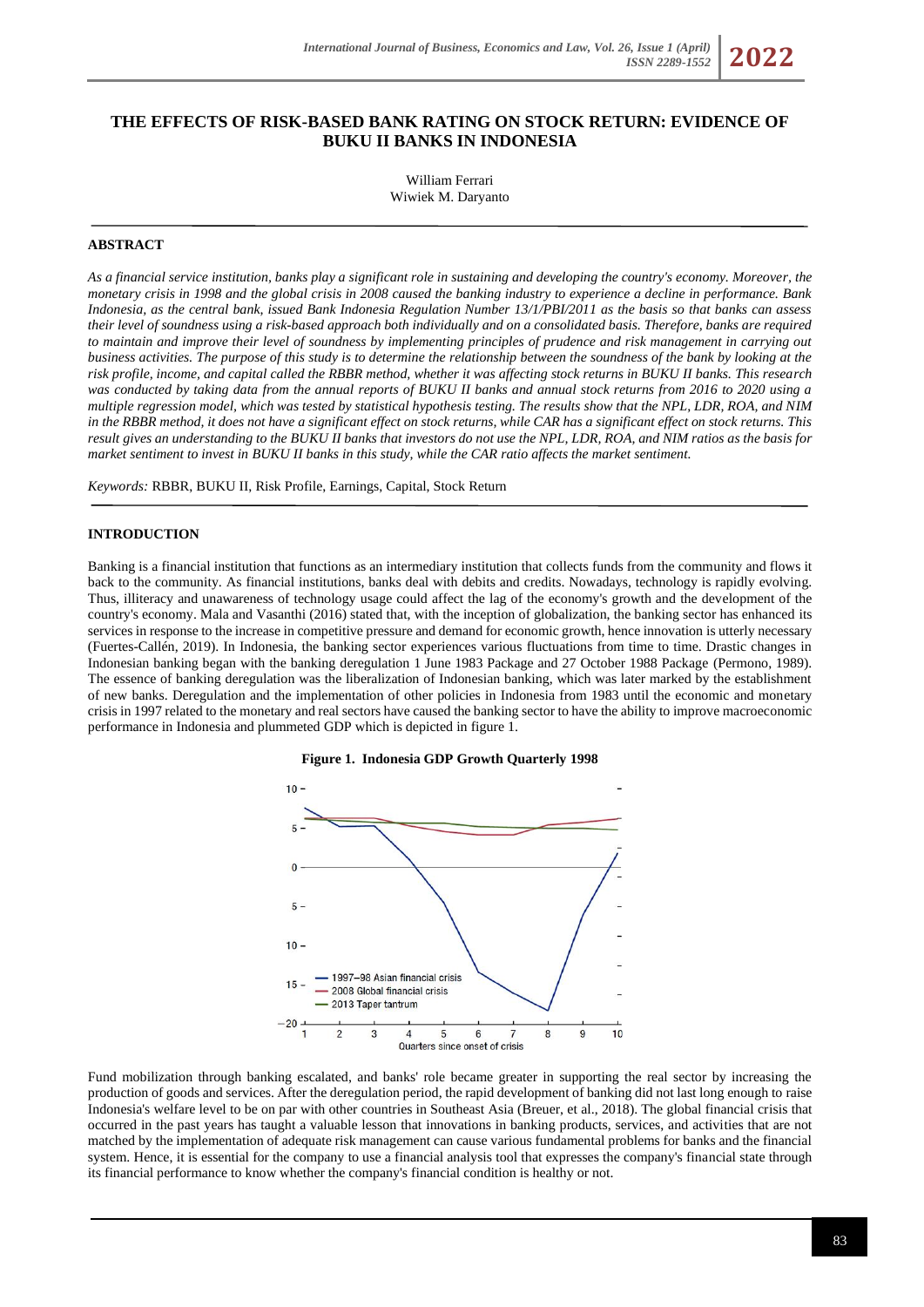

According to Otoritas Jasa Keuangan, quoted by Hutahuruk (2021), there are 27 banks categorized in BUKU II with a total core capital of more than 30 trillion rupiahs. This shows that the BUKU II banks in Indonesia also play an important role in expanding Indonesia's economy which is the reason why BUKU II banks in Indonesia were chosen. Later, the good performance of BUKU II banks is expected to level up to be in the BUKU III category. In the past, the central bank of Indonesia, Bank Indonesia, imposed a policy under the CAMELS ratio based on Bank Indonesia Regulation No. 6/10/2004 concerning the Rating of Health Level of Commercial Banks. Afterward, this policy later was replaced using an updated approach to examine bank soundness by utilizing risk approaches named Risk-Based Bank Rating (RBBR) is issued by the Bank Indonesia and the Financial Services Authority (OJK) under regulation No. 13/1/PBI/2011, followed by the Circular Letter of the OJK in SE OJK No. 14/SEOJK. 03/2017. The criteria for a bank's soundness level can be seen from various assessments such as very healthy, healthy, fairly healthy, less healthy, or unhealthy.

## **METHODOLOGY**

This study is categorized as causal research. Causative research examines causal relationships that involve one or more independent variables as hypothesized causes and their significance to a dependent variable (Oppewal, 2010). In addition, numerical data is collected from the calculation to do this causative research with a representative sample to see the connection of the research objectives. The study is also using purposive sampling, which is a sort of non-probability sampling that is best effective when data is collected based on certain criteria and considerations. Both qualitative and quantitative research methodologies can benefit from targeted sampling. Purposive sampling is used to better match the sample to the research's goals and objectives, hence boosting the study's rigor and the data and results' credibility (Campbell et al., 2020). In addition, a descriptive ratio is used to assess the soundness level of the banks, derived from its annual report.

The focus of this study will only analyze the banks of the BUKU II category, which by 2020 owned IDR 1 - 5 trillion of core capital listed on the Indonesia stock exchange while using the financial performance that was retrieved from each company's annual report. Purposive sampling was conducted to select suitable companies. The sampling criteria were as follows; the selected companies should be listed on the Indonesia Stock Exchange at least by late 2015, and the variables that will be used in this research are the Non-Performing Loan (NPL), Loan to Deposit Ratio (LDR), Net Interest Margin (NIM), Return on Assets (ROA), Capital Adequacy Ratio (CAR) as independent variables, and its relationship with the stock return as a dependent variable.





# **LITERATURE REVIEW**

# **RISK-BASED BANK RATING (RBBR)**

The primary purpose of bank supervision is to monitor and check compliance with applicable banking regulations. In addition, it is also used to measure the performance and soundness of the bank. Bank soundness level is carried out to see the ability of a bank in its operational activities properly and in fulfilling all obligations properly in accordance with banking laws. The central bank of Indonesia issued Bank Indonesia Regulation No.13/1/PBI/2011 regarding the soundness of banks as measured by the Risk-Based Bank Rating (RBBR) method. According to the regulation, the banks' performance must be evaluated using a risk approach, or RBBR, and the results are reflected in four categories: risk profile (NPL and LDR), Good Corporate Governance, earnings (ROA and NIM), and capital (CAR). Good Corporate Governance will be omitted since only quantitative analysis will be conducted.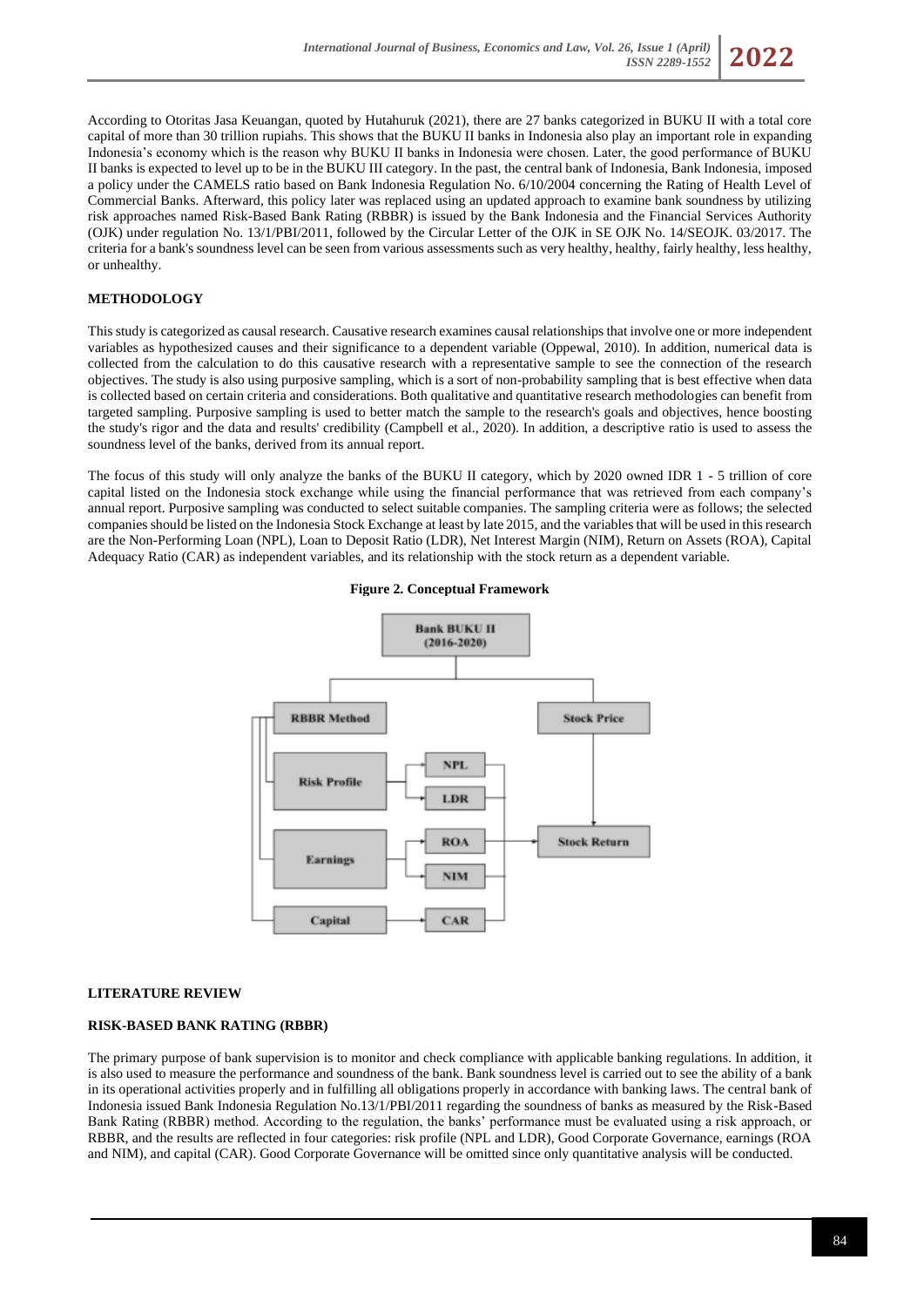## **NON-PERFORMING LOAN**

This study analyzes credit risk, which can be measured using the Non-Performing Loan (NPL) ratio, and exhibits the risk faced by the bank. The risk is caused by the debtors failing to fulfill their obligations to the bank. Non-performing loans can be categorized as substandard, doubtful, and loss. The ratio itself is a comparison between non-performing loans and total loans. This situation shows that lower NPL contributes to a lower credit risk borne by the bank. The NPL ratio also portrays the relationship with bank profitability. If the NPL ratio increases, the higher potential number of uncollected loans results in a loss for the bank. Table 1 shows the NPL parameter criteria. Therefore, Bank Indonesia released its regulation through Circular Letter of Bank Indonesia No. 13/30/DPNP, stating that a healthy bank's maximum non-performing loan ratio is 5% from total loans given.

| Table 1. NPL Parameter Criteria |                      |  |  |  |  |
|---------------------------------|----------------------|--|--|--|--|
| <b>Criteria</b>                 | Rating               |  |  |  |  |
| $NPI. < 2\%$                    | Very Healthy         |  |  |  |  |
| $2\% \leq NPL < 5\%$            | Healthy              |  |  |  |  |
| $5\% \leq NPL \leq 8\%$         | <b>Ouite Healthy</b> |  |  |  |  |
| $8\% \leq NPL < 12\%$           | Less Healthy         |  |  |  |  |
| $NPL \ge 12\%$                  | Unhealthy            |  |  |  |  |

NPL formula:

Non Performing Loan  $=\frac{Total\ Non\ Performing\ Loan}$ Total Loan

#### **LOAN DEPOSIT RATIO**

This research uses a Loan to Deposit Ratio (LDR) to measure liquidity risk. Liquidity risk is when the bank cannot meet their payment obligations as they fall due, including the withdrawal of customer deposits. In their study, Achsani et al. (2021) stated that the possible loss caused by the bank's inability to fulfill its responsibilities or fund the increase in assets could also be defined as liquidity risk which reflects the bank's ability to fulfill deposit withdrawals and other liabilities. When assessing liquidity risk, it cannot be detached from the role of bank liquidity itself. In the liquidity of a bank, the relationship between bank liquidity risk and profitability is inversely proportional (Van Horne & Wachowiz, 2022). Therefore, it can be said that high bank liquidity will yield low profits. On the other hand, when the level of liquidity is low, it means the bank will produce high profits. Based on the formula, the higher this ratio signifies the bank is aggressive in channeling its credit funds, while the smaller this ratio means, the more significant the third-party funds that are not used for lending (Taswan, 2010). Table 2 exhibits the LDR parameter criteria. If the LDR ratio is  $\leq$  75%, it is said to be very healthy.

| <b>Table 2. LDR Parameter Criteria</b> |                      |  |  |  |  |
|----------------------------------------|----------------------|--|--|--|--|
| Criteria                               | Rating               |  |  |  |  |
| $LDR \le 75\%$                         | Very Healthy         |  |  |  |  |
| $75\% < LDR \leq 85\%$                 | Healthy              |  |  |  |  |
| $85\% < LDR \leq 100\%$                | <b>Ouite Healthy</b> |  |  |  |  |
| $100\% < LDR \leq 120\%$               | Less Healthy         |  |  |  |  |
| LDR > 120%                             | Unhealthy            |  |  |  |  |

LDR formula:

$$
Loan \, \textit{Deposit \, Ration} \, = \, \frac{\textit{Total \, Loans}}{\textit{Total \, Party \, Funds}}
$$

## **EARNINGS**

The profitability factors assessment contains earnings performance, sources of profitability, the sustainability of profitability, and management of earnings (Fannywaty & Daryanto, 2019). Also Hakim et al. (2018) stated that the assessment is accomplished by evaluating the level, trend, structure, stability of bank profitability, and comparison of bank performance through quantitative and qualitative analysis. Therefore, earning performance can be measured with profitability ratio, which is a way of measurement analysis in evaluating the company's ability to be able to yield profits by using the resources owned by the company. Looking at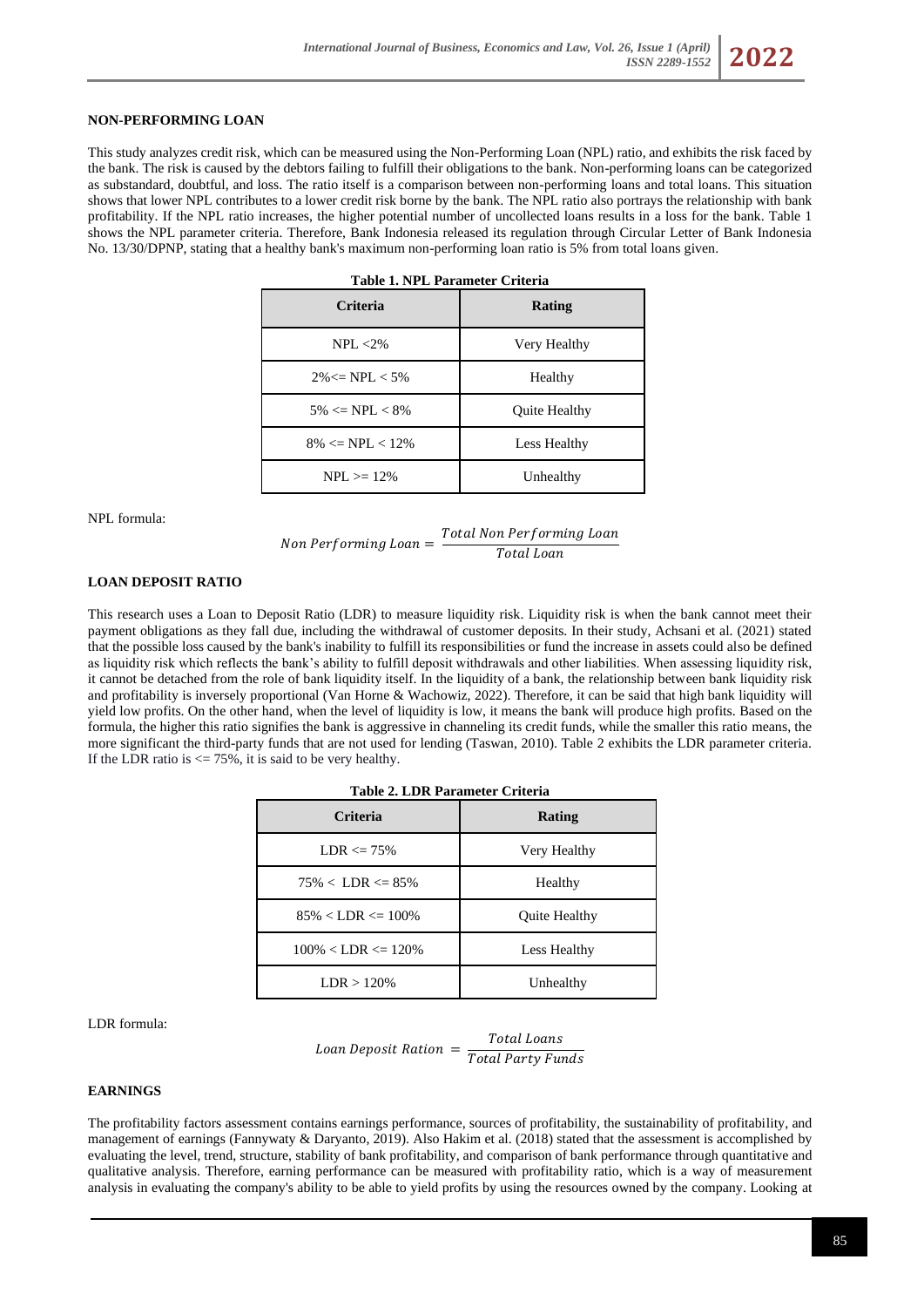

## **RETURN ON ASSET**

In assessing the earning performance, this study utilizes the Return on Asset (ROA) ratio, which is able to assess the company's ability in terms of obtaining profit from the assets used. In their study, Brillianti & Daryanto. (2021) stated that if the investment in the business contains existing liabilities, long-term liabilities, and owner's equity, which are the integrated sources of funds collected in the assets, the ROA calculation is appropriate. The higher the ROA conveys the better utilization of the company's assets to earn revenue. Table 3 depicts the ROA parameter criteria. If the bank ratio is >1.5%, it is said to be very healthy.

| Table 3. ROA Parameter Criteria |               |  |  |  |  |
|---------------------------------|---------------|--|--|--|--|
| <b>Criteria</b>                 | <b>Rating</b> |  |  |  |  |
| ROA > 1.5%                      | Very Healthy  |  |  |  |  |
| $1.25\% <$ ROA $\leq 1.5\%$     | Healthy       |  |  |  |  |
| $0.5\% <$ ROA $\leq$ 1.25%      | Quite Healthy |  |  |  |  |
| $0\% <$ ROA $\leq 0.05\%$       | Less Healthy  |  |  |  |  |
| ROA > 0%                        | Unhealthy     |  |  |  |  |

ROA formula:

$$
Return\ On\ Asset\ =\ \frac{Earning\ Before\ Taxes}{Total\ Asset}
$$

## **NET INTEREST MARGIN**

Other than ROA, earnings performance is also represented by Net Interest Margin (NIM). It is one of the critical actions that banks must conduct in order to assess the company's performance. NIM is a calculation of the difference between the interest income yielded by banks or other financial institutions and the amount of interest paid out to the lenders relative to the amount of their productive assets. Therefore, NIM is calculated from the difference between total loan interest and total deposit interest compared to the total earning assets of the bank (Tarus et al., 2012). Table 4 depicts the NIM parameter criteria.

| <b>Criteria</b>        | Rating        |  |  |
|------------------------|---------------|--|--|
| $NIM > 3\%$            | Very Healthy  |  |  |
| $2\% < NIM \leq 3\%$   | Healthy       |  |  |
| $1.5\% < NIM \leq 3\%$ | Quite Healthy |  |  |
| $1\% < NIM \leq 1.5\%$ | Less Healthy  |  |  |
| $NIM \leq 1\%$         | Unhealthy     |  |  |

NIM formula:

Net Interest Margin =  $\frac{Net \, Interest \, Income}{Power \, factor \, Research \, factor}$ Productive Asset

### **CAPITAL ADEQUACY RATIO**

Capitalization is one of the essential factors for banks to expand their business and accommodate the risk of loss. It is also part of the banks' funding sources, which can be used to raise another fund, bank capital, as a protection to absorb shocks from loss of business (Van Greuning, 2011). According to Saunders & Cornett (2006), capital has functions to absorb unexpected losses with sufficient margin to encourage confidence and allow financial intermediaries to persist and cover uninsured depositors, bondholders, and creditors in the event of a bankruptcy and liquidation. Therefore, the Capital Adequacy Ratio (CAR) determined by Bank Indonesia is used to conduct a capital assessment as shown in table 5. CAR can be helpful to acclimate the risk of loss that the bank may face. The higher the CAR reflects the bank's ability to be better.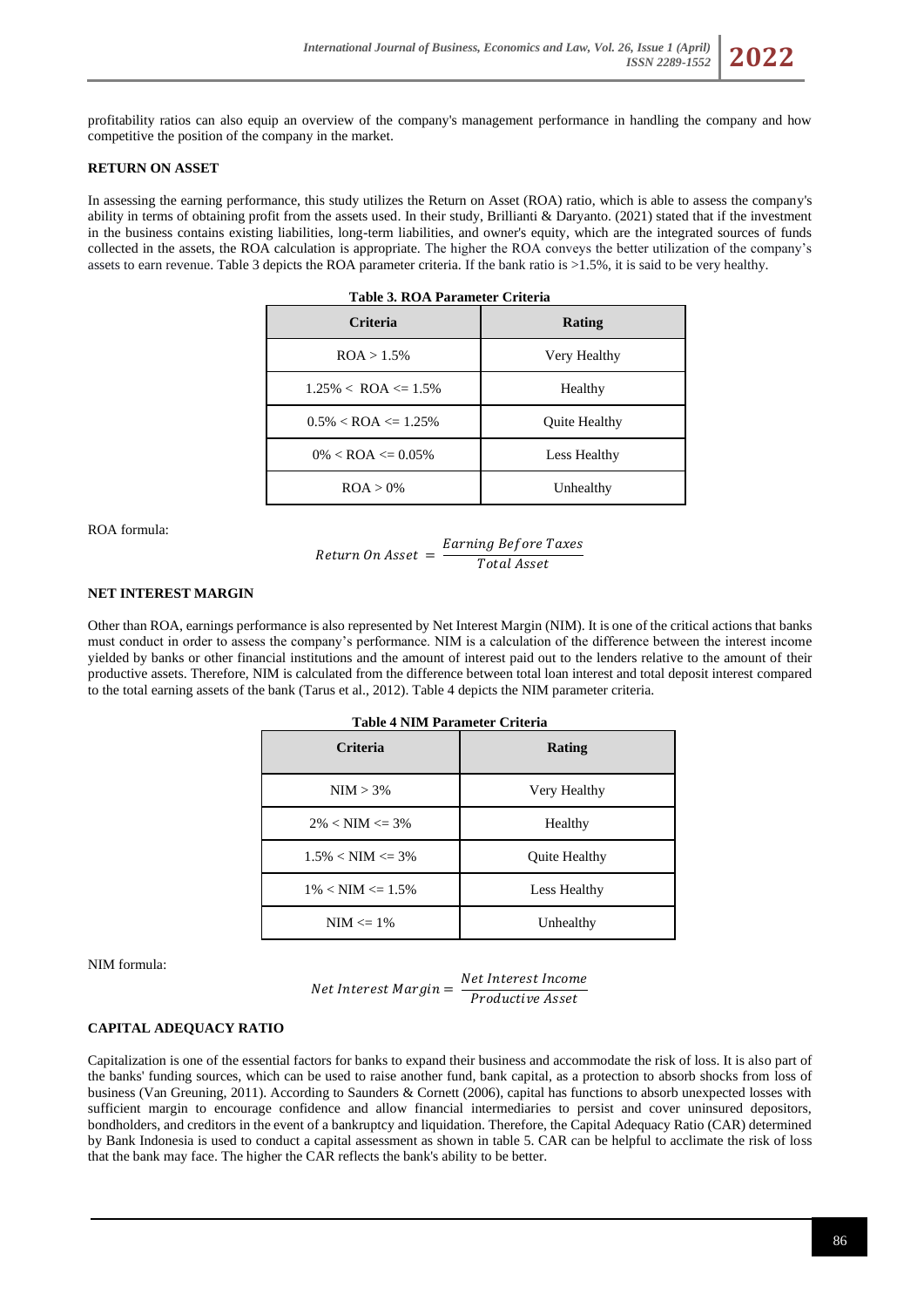| rasic et chin randidiente chilena |               |  |  |  |  |
|-----------------------------------|---------------|--|--|--|--|
| Criteria                          | <b>Rating</b> |  |  |  |  |
| $CAR = 12%$                       | Very Healthy  |  |  |  |  |
| $9\% \leq CAR < 12\%$             | Healthy       |  |  |  |  |
| $8\% \leq CAR < 9\%$              | Quite Healthy |  |  |  |  |
| $6\% \leq CAR < 0.05\%$           | Less Healthy  |  |  |  |  |
| $CAR \leq 6\%$                    | Unhealthy     |  |  |  |  |

## **Table 5. CAR Parameter Criteria**

CAR formula:

 $\emph{Capital Adequacy Ratio} = \frac{\emph{Tier 1 Capital + Tier 2 Capital}}{\emph{Dist-1445}}$ Risk Weight Exposure

# **STOCK RETURN**

The return can be simply defined as the amount of money gained or lost on an investment. The motive of investors to invest in the stock market is to get the return in the form of dividends or capital gain as well as company ownership. Thus, these returns from investing are critical for investors since it is their objective to maximize expected returns and wealth. According to Jones (2016), investors must calculate the stock return in order to reckon how well they have performed or how well investment managers have performed on their behalf.

Stock Return Formula:

$$
Stock Return = \frac{Stock Price(t) - Stock Price(t - 1)}{Stock Price(t - 1)}
$$
  
(Source: Darwin, 2022)

#### **PREVIOUS STUDIES**

In conducting this study, there are some related previous studies presented to give other perspectives. In Indonesia, RBBR is used to measure the soundness of the bank. Fannywaty & Daryanto (2019) used RBBR method to indicate a particular listed bank should reduce its non-performing loan by strengthening credit analysis and centralized collection unit. Meanwhile, another method, CAMEL, was created in 1979 in the USA by the bank regulatory agencies. Syafril & Daryanto (2019) analyzed the financial soundness of the two largest sharia banks in Indonesia using CAMEL (capital adequacy, asset quality, management competence, earnings, and liquidity) method and indicated that the banks were underperforming compared to two largest conventional banks. Similar study done by Daryanto (2022) also shows that the effect of RBBR in BUKU IV banks in Indonesia was that NPL, LDR, ROA had positive effects while the NIM and CAR did not.

In addition, another study of assessing NPL conducted by Sumantri et al., (2010) using 68 registered banks in Bank Indonesia Directory from 2000 until 2005 proved that the ratio of NPL did not affect bank insolvency. With LDR, research by Hidayati (2015) demonstrated that LDR had significant influences on the probability of banks' financial distress. Kusmayadi (2012) showed that good corporate governance positively and significantly affected banks' performance. On the other hand, Baklouti et al. (2016) found that good corporate governance did not have an impact on the banks' financial struggles. Amini (2019) found that the independent variable ROA has a significant effect on stock price movements as the dependent variable that shapes the banking NIM in Indonesia. Subsequently, Djuniardi (2021) in his research on NIM showed that cost-to-income ratio, bank size, and economic growth were significant to NIM. Lastly, Warsiati (2019) found a significant influence between CAR and stock prices.

#### **HYPOTHESIS FORMULATION**

Hypothesis testing is the technique used to measure the evidence from the sample and equips a framework for making decisions related to the data (Davis et al, 2006). The author composes a specific hypothesis, assesses data, and utilizes them to determine whether the specific hypothesis is accepted or not. Thus, it declares a logical relationship between two or more variables in formulating recommendations that can be empirically tested. The following are the hypothesis for this study:

- H1: Using the NPL, there is a negative effect on the stock returns
- H2: Using the LDR, there is a negative effect on the stock returns
- H3: Using the ROA, there is a positive effect on the stock returns
- H4: Using the NIM, there is a positive effect on the stock returns
- H5: Using the CAR, there is a positive effect on the stock returns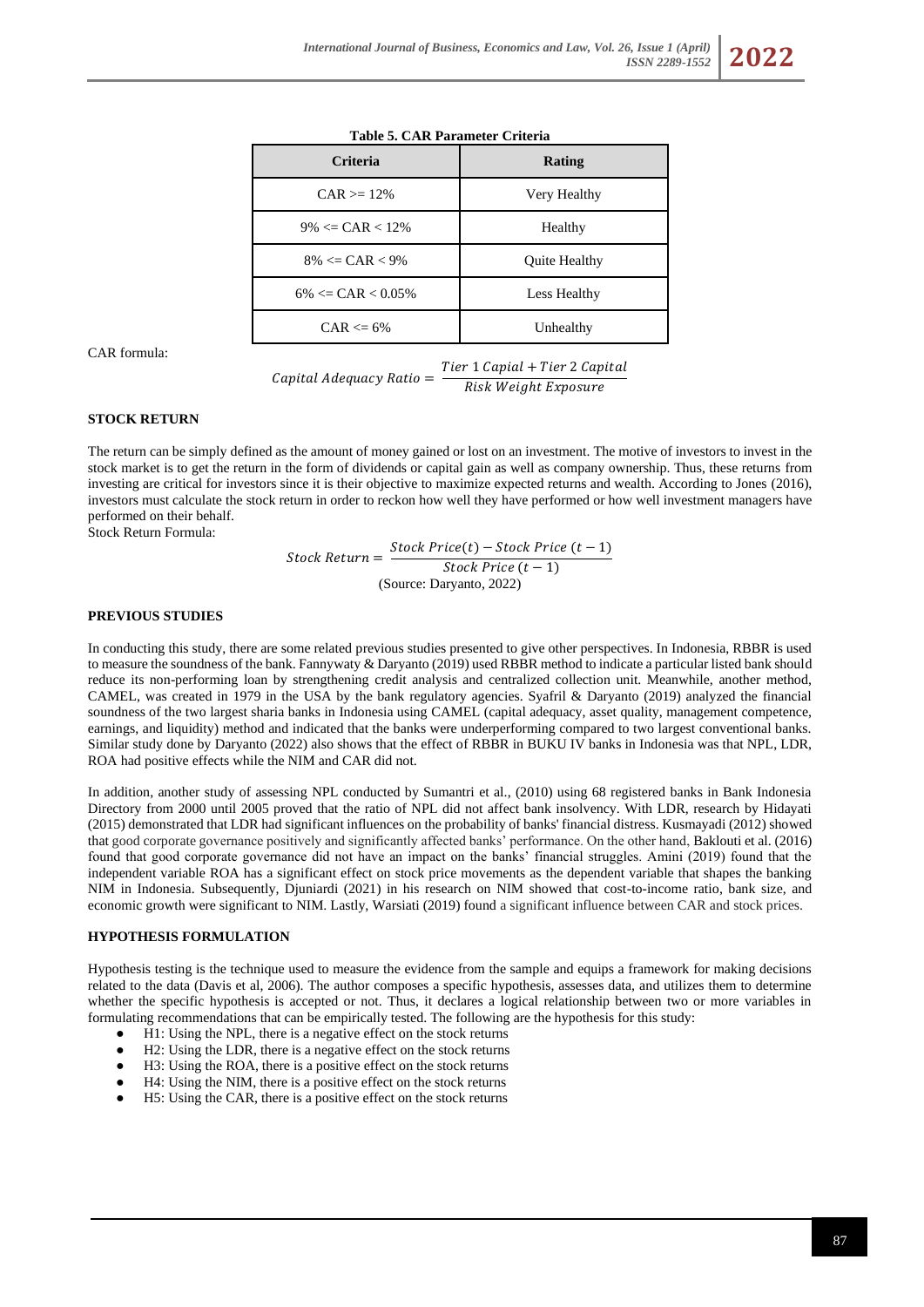# **RESULT AND DISCUSSION**

### **RISK PROFILE**

| Table 6. NPL Rating |       |       |       |       |       |         |                     |
|---------------------|-------|-------|-------|-------|-------|---------|---------------------|
| <b>Banks</b>        | 2016  | 2017  | 2018  | 2019  | 2020  | Average | <b>Rating</b>       |
| <b>BNBA</b>         | 1.01% | 0.85% | 0.69% | 0.70% | 1.81% | 1.01%   | <b>Very Healthy</b> |
| <b>BACA</b>         | 2.94% | 2.43% | 2.50% | 1.34% | 0.00% | 1.84%   | <b>Very Healthy</b> |
| <b>BINA</b>         | 2.29% | 2.48% | 2.06% | 3.10% | 0.19% | 2.02%   | <b>Healthy</b>      |
| <b>BKSW</b>         | 2.94% | 1.14% | 1.47% | 4.45% | 1.21% | 2.24%   | <b>Healthy</b>      |
| AGRO                | 1.36% | 1.31% | 1.78% | 4.86% | 2.73% | 2.41%   | <b>Healthy</b>      |
| <b>BABP</b>         | 2.38% | 2.82% | 3.43% | 3.57% | 3.63% | 3.17%   | <b>Healthy</b>      |
| <b>BVIC</b>         | 2.37% | 2.32% | 1.90% | 4.96% | 4.91% | 3.29%   | <b>Healthy</b>      |
| <b>INPC</b>         | 1.44% | 4.30% | 3.33% | 4.25% | 3.14% | 3.29%   | <b>Healthy</b>      |
| <b>BBYB</b>         | 2.48% | 2.07% | 9.92% | 1.63% | 2.67% | 3.75%   | <b>Healthy</b>      |
| AGRS                | 3.33% | 4.96% | 4.64% | 4.89% | 2.52% | 4.07%   | <b>Healthy</b>      |
| <b>All Banks</b>    | 2.25% | 2.47% | 3.17% | 3.38% | 2.28% | 2.71%   | <b>Healthy</b>      |

Table 6 shows NPL ratios of listed BUKU II banks in Indonesia from 2016 to 2020. In addition, the remaining banks are also predicated healthy with an NPL ranging from 2.02% to 4.07% during 2016 to 2020. In 2018, BBYB experienced an unhealthy NPL of 9.92% because they experienced severe bad credits. In conclusion, all banks showed healthy performances of NPL in five years. All banks show an average of healthy NPL from 2016 to 2020. The NPL ratio reflects the risk banks exposed by having a ratio of bad credits toward the total loan deployed.

| <b>Table 7. LDR Rating</b> |        |        |         |        |         |         |                      |
|----------------------------|--------|--------|---------|--------|---------|---------|----------------------|
| <b>Banks</b>               | 2016   | 2017   | 2018    | 2019   | 2020    | Average | Rating               |
| <b>BACA</b>                | 55.34% | 50.61% | 51.96%  | 60.55% | 39.33%  | 51.56%  | <b>Very Healthy</b>  |
| <b>BINA</b>                | 76.30% | 77.61% | 69.28%  | 62.94% | 41.43%  | 65.51%  | <b>Very Healthy</b>  |
| <b>BVIC</b>                | 68.38% | 70.25% | 73.61%  | 74.46% | 75.64%  | 72.47%  | <b>Very Healthy</b>  |
| <b>INPC</b>                | 86.39% | 82.89% | 77.18%  | 68.29% | 49.60%  | 72.87%  | <b>Very Healthy</b>  |
| <b>BNBA</b>                | 79.03% | 82.10% | 84.26%  | 87.08% | 76.57%  | 81.81%  | <b>Healthy</b>       |
| <b>BABP</b>                | 77.20% | 78.78% | 88.64%  | 89.59% | 77.32%  | 82.31%  | <b>Healthy</b>       |
| <b>BKSW</b>                | 94.54% | 70.37% | 72.59%  | 84.70% | 97.02%  | 83.84%  | <b>Healthy</b>       |
| <b>AGRO</b>                | 88.25% | 88.33% | 86.75%  | 91.59% | 84.76%  | 87.94%  | <b>Ouite Healthy</b> |
| <b>AGRS</b>                | 84.54% | 84.46% | 84.68%  | 85.38% | 104.83% | 88.78%  | <b>Ouite Healthy</b> |
| <b>BBYB</b>                | 95.47% | 94.57% | 107.66% | 94.14% | 92.95%  | 96.96%  | Quite Healthy        |
| <b>All Banks</b>           | 80.54% | 78.00% | 79.66%  | 79.87% | 73.95%  | 78.40%  | <b>Healthy</b>       |

Table 7 shows a Loan-to-Deposit Ratio (LDR) of publicly listed BUKU II banks in Indonesia for a five-year period from 2016 to 2020. From 2016 to 2020, BACA, BINA, BVIC, and INPC were categorized as very healthy according to risk-based bank ratio through Circular Letter of Bank Indonesia No. 13/24/DPNP 2011 standard with an average LDR of 51.56%, 65.51%, 72.47%, and 72.87% respectively, which are below 75%.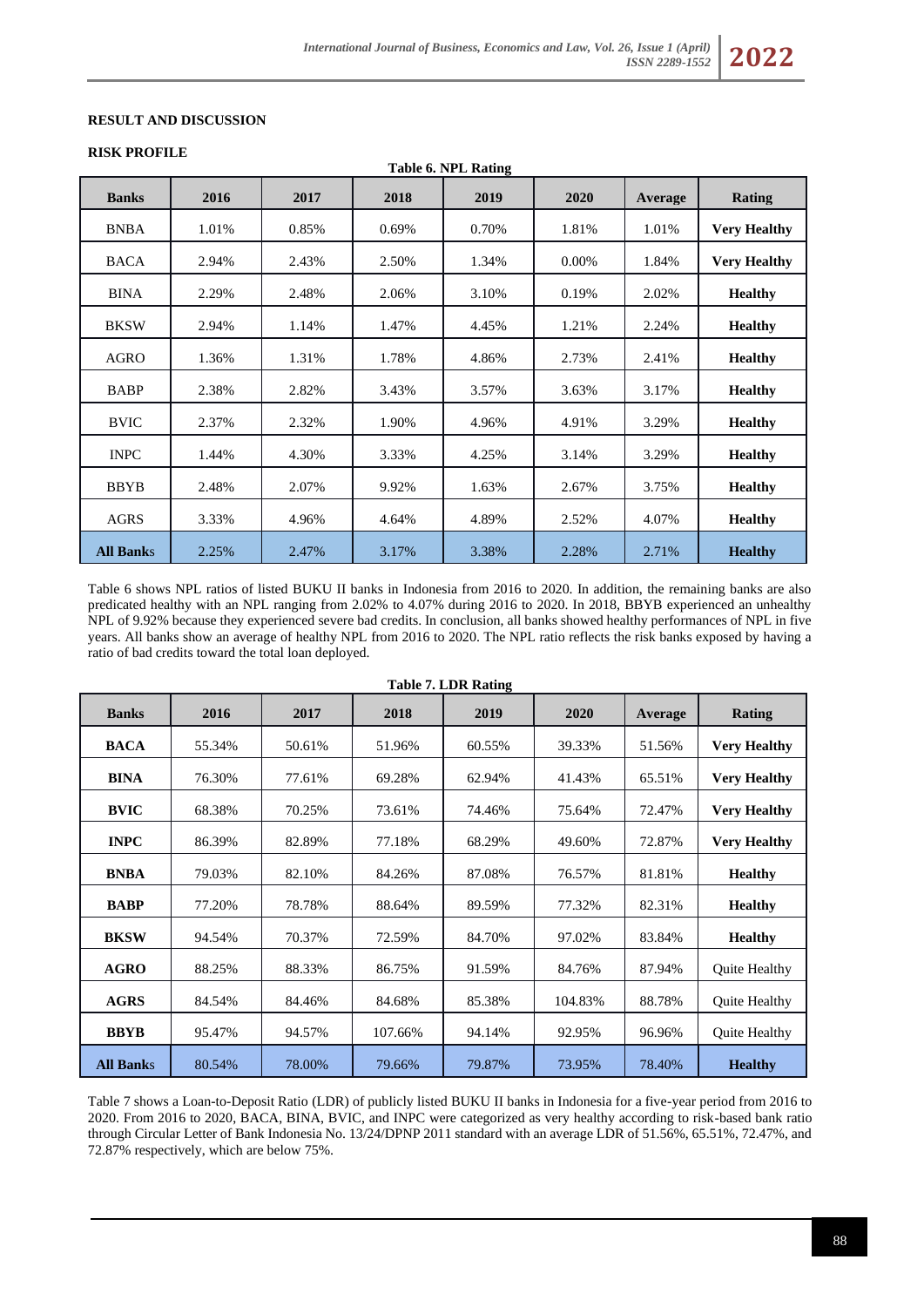| Table 8. ROA Rating |          |           |           |           |          |          |                |
|---------------------|----------|-----------|-----------|-----------|----------|----------|----------------|
| <b>Banks</b>        | 2016     | 2017      | 2018      | 2019      | 2020     | Average  | Rating         |
| <b>BNBA</b>         | 1.52%    | 1.73%     | 1.77%     | 0.96%     | 0.69%    | 1.33%    | <b>Healthy</b> |
| AGRO                | 1.49%    | 1.45%     | 1.54%     | 0.31%     | 0.24%    | 1.01%    | Quite Healthy  |
| <b>BACA</b>         | 1.00%    | 0.79%     | 0.90%     | 0.44%     | 0.44%    | 0.65%    | Quite Healthy  |
| <b>BINA</b>         | 1.02%    | 0.82%     | 0.50%     | 0.23%     | 0.59%    | 0.63%    | Quite Healthy  |
| <b>BBYB</b>         | 2.53%    | 0.43%     | $-2.83%$  | 0.37%     | 0.34%    | 0.17%    | Less Healthy   |
| <b>INPC</b>         | 0.35%    | 0.31%     | 0.27%     | $-0.30%$  | 0.11%    | 0.15%    | Less Healthy   |
| <b>BVIC</b>         | 0.52%    | 0.64%     | 0.33%     | $-0.09\%$ | $-1.26%$ | 0.03%    | Less Healthy   |
| <b>BABP</b>         | 0.11%    | $-7.47\%$ | 0.74%     | 0.27%     | 0.15%    | $-1.24%$ | Unhealthy      |
| <b>AGRS</b>         | 0.15%    | $-0.20%$  | $-0.77\%$ | $-3.87%$  | $-1.75%$ | $-1.29%$ | Unhealthy      |
| <b>BKSW</b>         | $-3.34%$ | $-3.72\%$ | 0.12%     | 0.02%     | $-1.24%$ | $-1.63%$ | Unhealthy      |
| <b>All Banks</b>    | 0.54%    | $-0.52%$  | 0.26%     | $-0.20%$  | $-0.17%$ | $-0.02%$ | Unhealthy      |

# **EARNINGS**

Table 8 shows a Return On Assets (ROA) of publicly listed BUKU II banks in Indonesia for a five-year period from 2016 to 2020. From 2016 to 2020, BNBA was categorized as healthy according to risk-based bank ratio through Circular Letter of Bank Indonesia No. 13/24/DPNP 2011 standard with an average ROA 1.33% which is below 1.5%.

| <b>Table 9. NIM Rating</b> |           |           |           |           |           |          |                      |
|----------------------------|-----------|-----------|-----------|-----------|-----------|----------|----------------------|
| <b>Banks</b>               | 2016      | 2017      | 2018      | 2019      | 2020      | Average  | Rating               |
| <b>BNBA</b>                | 1.52%     | 1.73%     | 1.77%     | 0.96%     | 0.69%     | 1.33%    | <b>Healthy</b>       |
| AGRO                       | 1.49%     | 1.45%     | 1.54%     | 0.31%     | 0.24%     | 1.01%    | Quite Healthy        |
| <b>BACA</b>                | 1.00%     | 0.79%     | 0.90%     | 0.44%     | 0.44%     | 0.65%    | Quite Healthy        |
| <b>BINA</b>                | 1.02%     | 0.82%     | 0.50%     | 0.23%     | 0.59%     | 0.63%    | <b>Ouite Healthy</b> |
| <b>BBYB</b>                | 2.53%     | 0.43%     | $-2.83%$  | 0.37%     | 0.34%     | 0.17%    | Less Healthy         |
| <b>INPC</b>                | 0.35%     | 0.31%     | 0.27%     | $-0.30\%$ | 0.11%     | 0.15%    | Less Healthy         |
| <b>BVIC</b>                | 0.52%     | 0.64%     | 0.33%     | $-0.09\%$ | $-1.26%$  | 0.03%    | Less Healthy         |
| <b>BABP</b>                | 0.11%     | $-7.47\%$ | 0.74%     | 0.27%     | 0.15%     | $-1.24%$ | Unhealthy            |
| <b>AGRS</b>                | 0.15%     | $-0.20%$  | $-0.77\%$ | $-3.87\%$ | $-1.75%$  | $-1.29%$ | Unhealthy            |
| <b>BKSW</b>                | $-3.34\%$ | $-3.72%$  | 0.12%     | 0.02%     | $-1.24%$  | $-1.63%$ | Unhealthy            |
| <b>All Banks</b>           | 0.54%     | $-0.52%$  | 0.26%     | $-0.20%$  | $-0.17\%$ | $-0.02%$ | Unhealthy            |

Table 9 shows a Net Interest Margin (NIM) of publicly listed BUKU II banks in Indonesia for a five-year period from 2016 to 2020 in an average of very healthy category. In 2016 to 2020, there were 8 banks categorized as very healthy according to riskbased bank ratio through Circular Letter of Bank Indonesia No. 13/24/DPNP 2011 namely, BBYB, INPC, BNBA, BINA, BABP, BACA, AGRO, and AGRS with average NIM of 5.74%, 4.59%, 4.37%, 4.26%, 3.72%, 3.48%, 3.40%, and 3.02% respectively which are above 3%. BKSW and BVIC are classified to be less healthy with an NIM average of 1.87% and 1.47% respectively. The NIM ratio shows how much interest the bank earns on loans against how much it pays out in interest on deposits.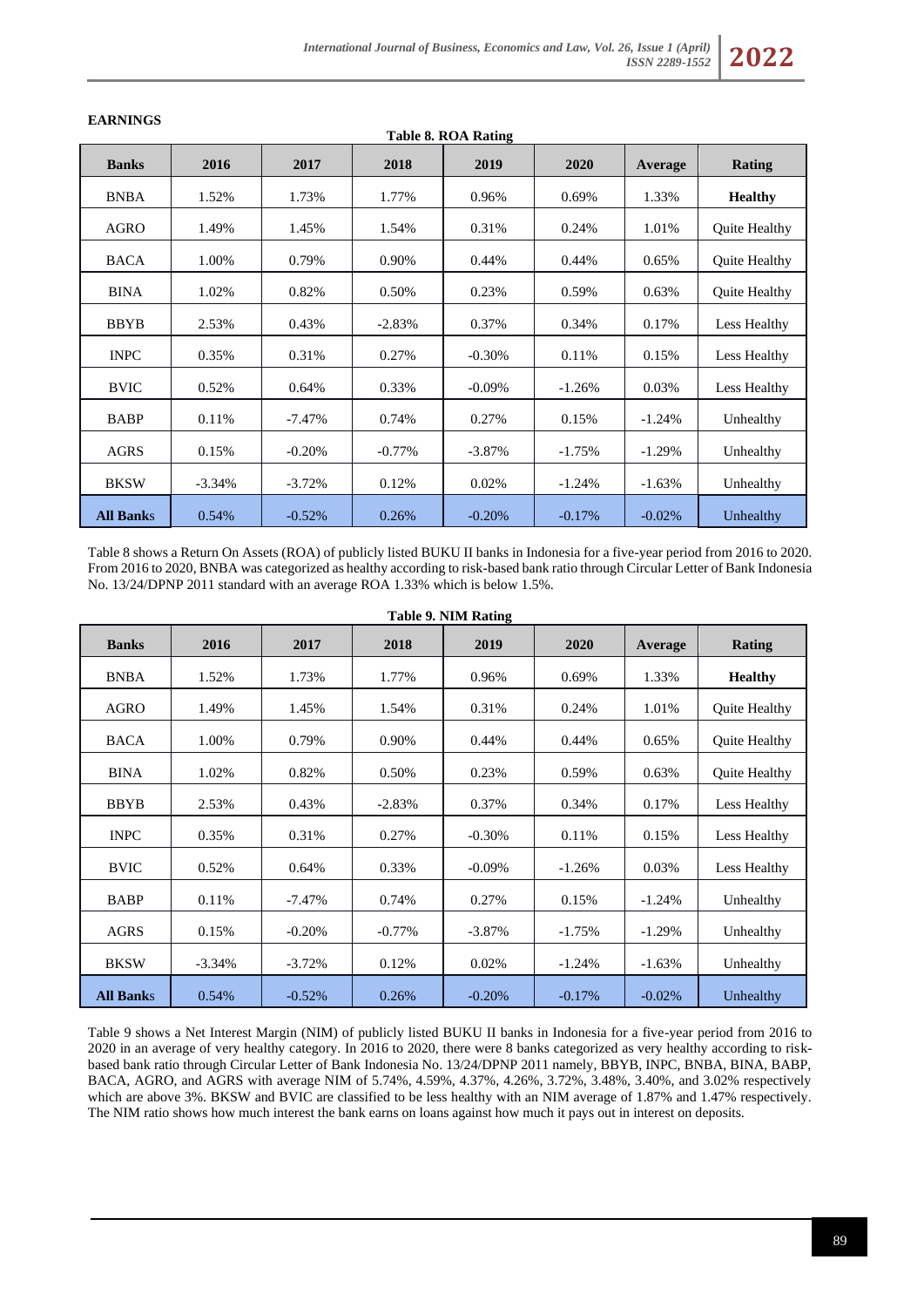|                  | Table 10. CAR Rating |        |        |        |        |         |                     |
|------------------|----------------------|--------|--------|--------|--------|---------|---------------------|
| <b>Banks</b>     | 2016                 | 2017   | 2018   | 2019   | 2020   | Average | Rating              |
| <b>BINA</b>      | 30.36%               | 66.43% | 55.03% | 37.41% | 40.15% | 45.88%  | <b>Very Healthy</b> |
| <b>AGRO</b>      | 23.68%               | 29.58% | 28.34% | 24.28% | 24.33% | 26.04%  | <b>Very Healthy</b> |
| <b>BNBA</b>      | 25.15%               | 25.67% | 25.52% | 23.55% | 25.80% | 25.14%  | <b>Very Healthy</b> |
| <b>BBYB</b>      | 21.38%               | 18.18% | 19.47% | 29.35% | 32.78% | 24.23%  | <b>Very Healthy</b> |
| <b>AGRS</b>      | 17.17%               | 18.64% | 15.63% | 28.46% | 31.94% | 22.37%  | <b>Very Healthy</b> |
| <b>BKSW</b>      | 16.64%               | 20.27% | 26.50% | 21.08% | 24.53% | 21.80%  | <b>Very Healthy</b> |
| <b>BVIC</b>      | 26.18%               | 18.76% | 16.98% | 17.29% | 16.68% | 19.18%  | <b>Very Healthy</b> |
| <b>INPC</b>      | 20.12%               | 17.58% | 19.94% | 18.67% | 16.66% | 18.59%  | <b>Very Healthy</b> |
| <b>BACA</b>      | 20.64%               | 22.56% | 18.66% | 12.67% | 18.11% | 18.53%  | <b>Very Healthy</b> |
| <b>BABP</b>      | 19.54%               | 12.58% | 16.27% | 15.16% | 15.75% | 15.86%  | <b>Very Healthy</b> |
| <b>All Banks</b> | 22.09%               | 25.03% | 24.23% | 22.79% | 24.67% | 23.76%  | <b>Very Healthy</b> |

**CAPITAL**

Table 10 shows a capital adequacy ratio (CAR) of publicly listed BUKU II banks in Indonesia for a five-year period from 2016 to 2020. From 2016 to 2020, all banks in this research considered as very healthy according to risk-based bank ratio through Circular Letter of Bank Indonesia No. 13/24/DPNP 2011 namely in terms of CAR with an average of 45.88%, 26.04%, 25.14%, 24.23%, 22.37%. 21.80%, 19.18%, 18.59%, 18.53%, and 15.86% which are above 12% of the standard. It indicated that the Banks could provide a considerable amount of capital to anticipate the risk. The average of CAR cumulatively from 2016 to 2020 shows a very healthy category from all banks.

### **CLASSICAL ASSUMPTION TEST ANALYSIS**

In conducting the regression model, therefore it is obligatory to meet the classical assumptions in order to use multiple linear regression analysis. Several classical assumption tests were conducted to obtain results from the regression analysis. Hence, a more accurate and closer-to-reality outcome is expected to be achieved if the model passes the classical assumption test. In this study, the classical assumption tests used are the normality test, multicollinearity test, and heteroscedasticity test.

# **NORMALITY TEST ANALYSIS**

Normality test is used to determine whether the dependent and independent variables in a regression model are typically or not normally distributed. Testing the normality of the data in this study used the non-parametric Kolmogorov-Smirnov (K-S) statistical test with the condition that if the significant value is greater than 0.05, then the data is declared normally distributed. Meanwhile, if the significant value is less than 0.05, the data is declared not normally distributed and cannot be continued in the next test.

| <b>Table 11. Normality Test</b>           |                   |                         |  |  |  |  |
|-------------------------------------------|-------------------|-------------------------|--|--|--|--|
| <b>One-Sample Kolmogorov-Smirnov Test</b> |                   |                         |  |  |  |  |
|                                           |                   | Unstandardized Residual |  |  |  |  |
| N                                         |                   | 50                      |  |  |  |  |
| Normal                                    | Mean              | 0.6061                  |  |  |  |  |
| Parameters                                | Std.<br>Deviation | 0.41153                 |  |  |  |  |
| <b>Most Extreme</b>                       | Absolute          | 0.111                   |  |  |  |  |
| <b>Differences</b>                        | Positive          | 0.111                   |  |  |  |  |
|                                           | Negative          | $-0.087$                |  |  |  |  |
| Kolmogorov-Smirnov Z                      |                   | 0.111                   |  |  |  |  |
| Asymp. Sig. (2-tailed)                    |                   | 0.175                   |  |  |  |  |
| a. Test distribution is Normal.           |                   |                         |  |  |  |  |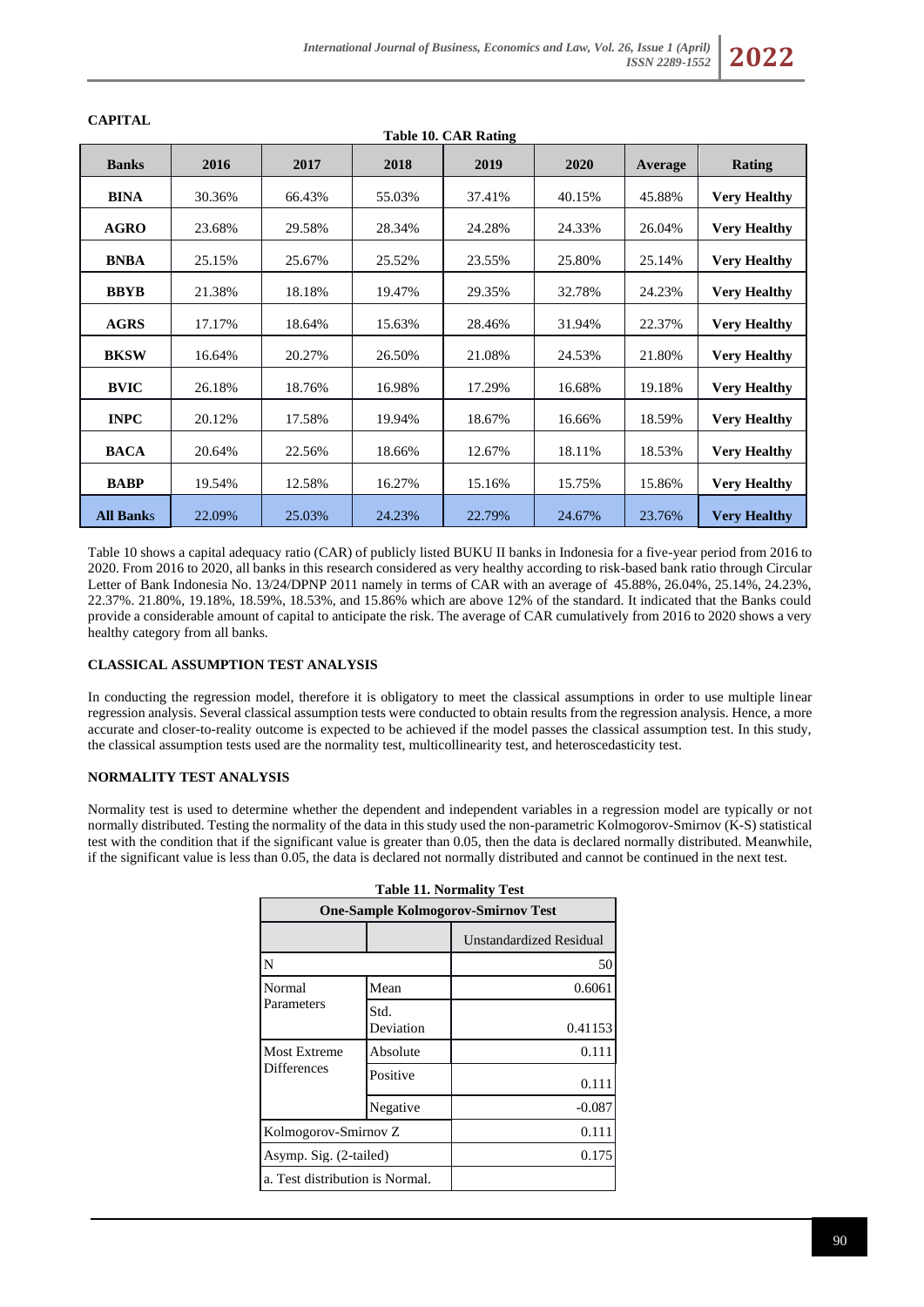From table 11, the results of the normality test with Kolmogorov-Smirnov show the probability value of p or Asymp is known. Sig. (2-tailed) of 0.175. Because the probability value of p, which is 0.175, is greater than the significance level, which is 0.05. It can be concluded that the assumption of normality is met and can be continued with other classical assumption tests.

## **MULTICOLLINEARITY TEST ANALYSIS**

In this study, the multicollinearity test was executed to detect the presence or absence of multicollinearity symptoms by looking at the correlation between the independent variables and the tolerable level of collinearity, namely tolerance > 0.10 and Variance Inflation Factor (VIF) <10. In this study, the data used in this multicollinearity test are data from independent variables. Based on table 12, it is known that each VIF value is as follows:

- 1. The VIF value for the Independent NPL variable is 1.331 < 10 with a Tolerance value of 0.751 > 0.10, so the Independent NPL variable can be stated that there is no multicollinearity symptom.
- 2. The VIF value for the Independent LDR variable is 1.201 < 10 with a Tolerance value of 0.832 > 0.10, so the Independent LDR variable can be stated that there is no multicollinearity symptom.
- 3. The VIF value for the Independent ROA variable is 1.424 < 10 with a Tolerance value of 0.702 > 0.10, so the Independent ROA variable can be stated that there is no multicollinearity symptom.
- 4. The VIF value for the Independent NIM variable is 1.309 < 10 with a Tolerance value of 0.764 > 0.10, so the Independent NIM variable can be stated that there is no multicollinearity symptom.
- 5. The VIF value for the Independent CAR variable is 1.092 < 10 with a Tolerance value of 0.916 > 0.10, so the Independent CAR variable can be stated that there is no multicollinearity symptom.

|              | radic 12. Brahmconnicarity rest |                                |            |  |  |  |  |
|--------------|---------------------------------|--------------------------------|------------|--|--|--|--|
|              |                                 | <b>Collinearity Statistics</b> |            |  |  |  |  |
| <b>Model</b> |                                 | <b>Tolerance</b>               | <b>VIF</b> |  |  |  |  |
|              | (Constant)                      |                                |            |  |  |  |  |
|              | <b>NPL</b>                      | 0.751                          | 1.331      |  |  |  |  |
|              | <b>LDR</b>                      | 0.832                          | 1.201      |  |  |  |  |
|              | <b>ROA</b>                      | 0.702                          | 1.424      |  |  |  |  |
|              | <b>NIM</b>                      | 0.764                          | 1.309      |  |  |  |  |
|              | CAR                             | 0.916                          | 1.092      |  |  |  |  |

| <b>Table 12. Multicollinearity Test</b> |  |
|-----------------------------------------|--|
|-----------------------------------------|--|

## **HETEROSCEDASTICITY TEST ANALYSIS**

The heteroscedasticity test is used to determine the difference in variance between the residuals of one observation and the residuals of another observation (Ghozali, 2013). Homoscedasticity occurs when the variance of the residual from one observation to another remains constant, while heteroscedasticity occurs when the variance varies. The Glejser test was used to determine heteroscedasticity; the test was performed by regressing the absolute residual value to the independent variables. The following table 13 shows the results of the heteroscedasticity test

| <b>Table 13. Heteroscedasticity Test</b> |              |          |       |  |
|------------------------------------------|--------------|----------|-------|--|
|                                          | <b>Model</b> |          | Sig.  |  |
|                                          | (Constant)   | 0.248    | 0.806 |  |
|                                          | <b>NPL</b>   | $-0.392$ | 0.697 |  |
|                                          | <b>LDR</b>   | 1.105    | 0.275 |  |
|                                          | <b>ROA</b>   | 0.26     | 0.796 |  |
|                                          | <b>NIM</b>   | $-1.252$ | 0.217 |  |
|                                          | <b>CAR</b>   | 0.485    | 0.63  |  |

The probability value (Sig) of the NPL variable is 0.697, the LDR variable is 0.275, the ROA variable is 0.796, the NIM variable is 0.217, and the CAR variable is 0.630. Because the probability value (Sig) of all variables is more than a significance of 0.05 or 5%, it can be concluded that the assumption of homoscedasticity is fulfilled, which means that there are no symptoms of heteroscedasticity.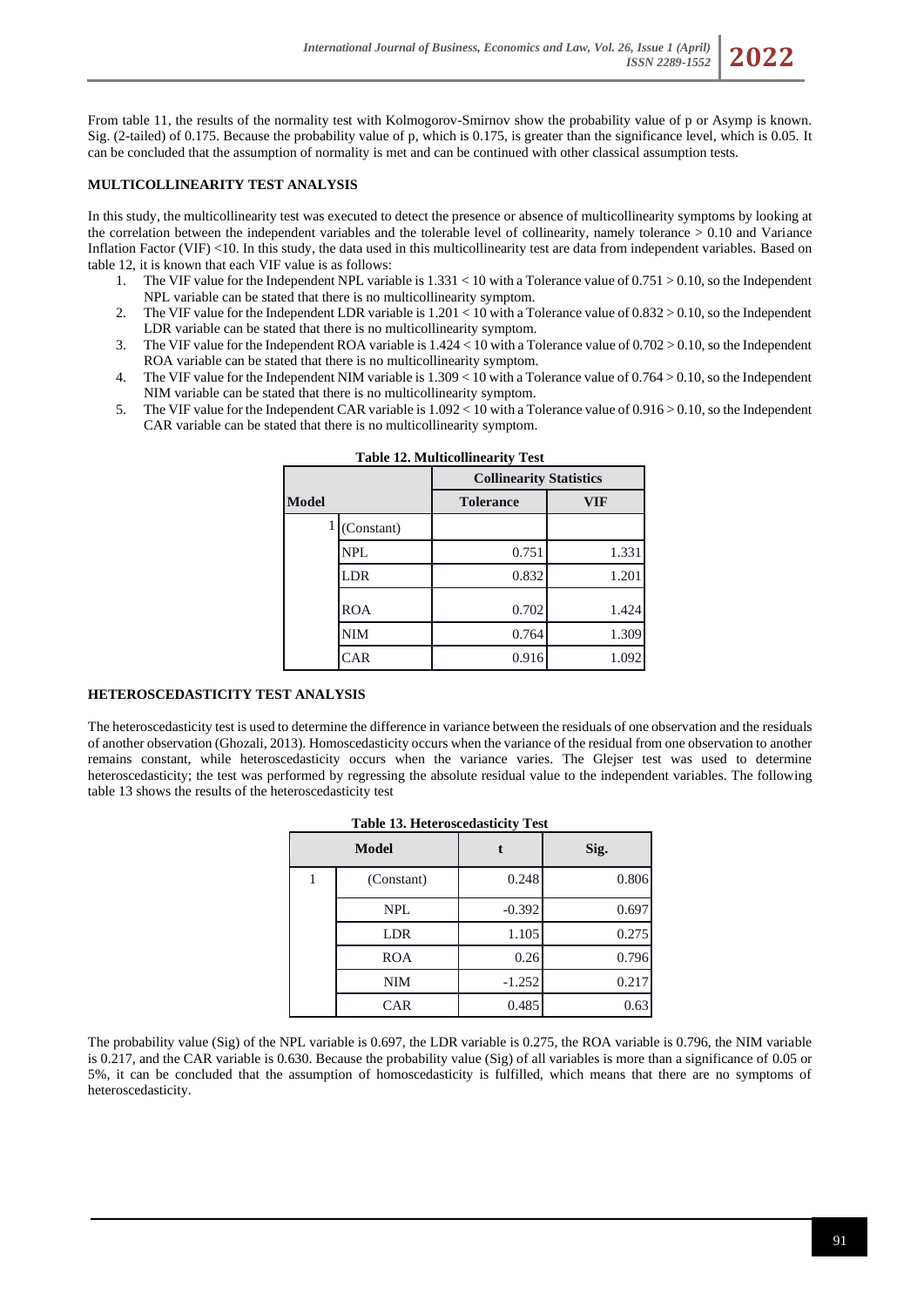## **COEFFICIENT OF DETERMINATION ANALYSIS**

The coefficient of determination is used to measure how far the model is in explaining the variance of the dependent variable. The value of the coefficient of determination is between zero and one. If the coefficient of determination is getting closer to 1, then the influence of the independent variable on the dependent variable is getting higher. The following is the result of the coefficient of determination (R Square) presented in table 14.

| <b>Table 14. Coefficient of Determination</b> |       |                 |                          |                                             |
|-----------------------------------------------|-------|-----------------|--------------------------|---------------------------------------------|
| <b>Model Summary</b>                          |       |                 |                          |                                             |
| <b>Model</b>                                  | R     | <b>R</b> Square | <b>Adjusted R Square</b> | <b>Std. Error of the</b><br><b>Estimate</b> |
|                                               | .381a | 0.145           | 0.048                    | 0.961380844                                 |

Based on the results of the coefficient of determination test above, the value of R2 (Adjusted R Square) from the regression model is used to determine how much the ability of the independent variable (independent) in explaining the dependent variable (dependent). Based on the table 14, it is known that the R2 value is 0.048. This means that 4.8% of the variation of SR can be explained by variations of the five independent variables (NPL, LDR, ROA, NIM, and CAR). In comparison, the rest of (100% - 4.8% = 95.2%) is influenced by other variables outside of this study.

#### **MULTIPLE REGRESSION ANALYSIS**

Multiple linear regression analysis is used to measure the strength of the relationship between two or more variables, also showing the direction of the relationship between the dependent variable and the independent variable (Ghozali, 2011). The following are the multiple linear regression analysis results presented in the table 15.

|              |            | <b>Unstandardized Coefficients</b> |                   |  |
|--------------|------------|------------------------------------|-------------------|--|
| <b>Model</b> |            |                                    | <b>Std. Error</b> |  |
|              | (Constant) | $-0.753$                           | 0.86              |  |
|              | <b>NPL</b> | 2.645                              | 9.436             |  |
|              | <b>LDR</b> | 0.592                              | 1.016             |  |
|              | <b>ROA</b> | 10.878                             | 9.661             |  |
|              | <b>NIM</b> | $-8.72$                            | 10.99             |  |
|              | <b>CAR</b> | 3.367                              | 1.469             |  |

**Table 15. Multiple Regression**

Based on the results of multiple linear regression analysis in table 15, the following regression model was obtained:

$$
SR = -0.753 + 2.645NPL + 0.592LDR + 10.878ROA - 8.720NIM + 3.367CAR
$$

The following information is obtained based on the multiple linear regression model.

- 1. The constant is -0.753 which means that if there is no change in the values of NPL, LDR, ROA, NIM, and CAR, the value of the SR variable is -0.753
- 2. The regression coefficient on the NPL variable is 2.645 and is positive, meaning that the NPL variable has increased by 1 point significantly, and the other variables have a fixed value. Then the NPL variable will increase the value of the SR variable by 2.645.
- 3. The regression coefficient on the LDR variable is 0.592 and is positive, meaning that the LDR variable has increased by 1 point significantly, and the other variables have a fixed value. Then the LDR variable will increase the value of the SR variable by 0.592.
- 4. The regression coefficient on the ROA variable is 10,878 and is positive, meaning that the ROA variable has increased by 1 point significantly, and the other variables have a fixed value. Then the ROA variable will increase the value of the SR variable by 10.878.
- 5. The regression coefficient on the NIM variable is 8.720 and is negative, meaning that the NIM variable has increased by 1 point significantly, and the other variables have a fixed value. Then the NIM variable will reduce the value of the SR variable by 8.720.
- 6. The regression coefficient on the CAR variable is 3.367 and is positive, meaning that if the CAR variable has increased by 1 point significantly, and other variables have a fixed value. Then the CAR variable will increase the value of the SR variable by 3.367.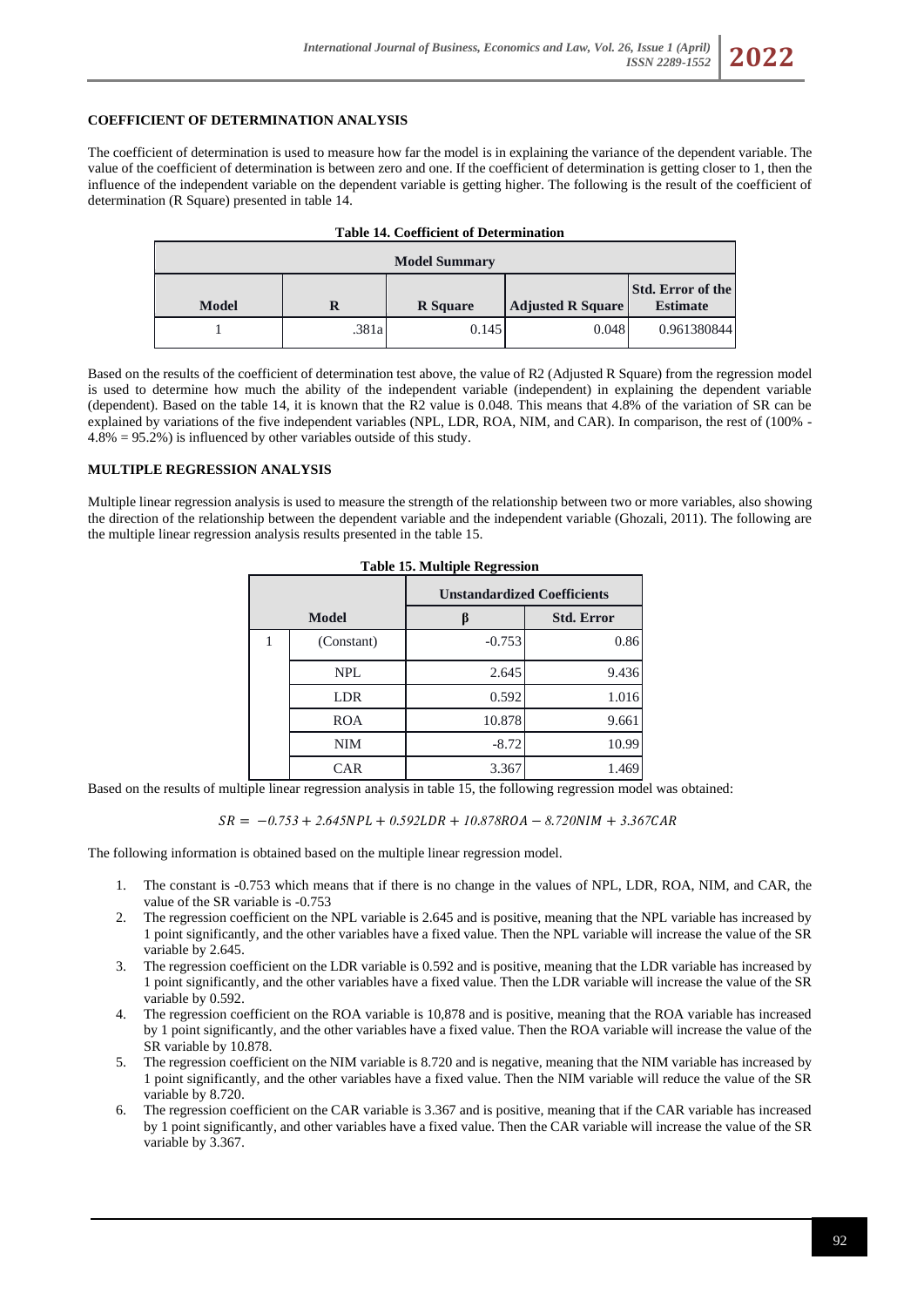# **HYPOTHESIS ANALYSIS**

#### **F-TEST ANALYSIS**

The F-Test (simultaneous testing) is carried out to determine the effect of several independent variables together on one dependent variable, the basis for making this F test decision is as follows:

**Table 16. F-Test Analysis**

If the value of Sig.  $\leq 0.05$ , then the independent variable has a simultaneous effect on the dependent variable

If the value of  $Sig. > 0.05$ , then the independent variable has no simultaneous effect on the dependent variable. The following are the results of hypothesis testing f, which are presented in table 16.

| Table To. F - Test Allarysis |            |                       |    |                    |       |                    |
|------------------------------|------------|-----------------------|----|--------------------|-------|--------------------|
| ANOVA <sub>a</sub>           |            |                       |    |                    |       |                    |
| <b>Model</b>                 |            | <b>Sum of Squares</b> | df | <b>Mean Square</b> | F     | Sig.               |
|                              | Regression | 6.919                 |    | 1.384              | 1.497 | 0.210 <sub>b</sub> |
|                              | Residual   | 40.667                | 44 | 0.924              |       |                    |
|                              | Total      | 47.586                | 49 |                    |       |                    |

Based on the table 16, information on the significant value of 0.210 > 0.05 means that the independent variables such as NPL, LDR, ROA, NIM, and CAR do not affect the dependent variable in the form of SR. Thus it can be concluded that there is a jointly significant effect of the independent variables in the form of NPL, LDR, ROA, NIM, and CAR on the dependent variable in the form of SR.

# **T-TEST ANALYSIS**

The partial test (partial testing) was conducted to partially determine each independent variable's effect on the dependent variable. The partial test can be done through a statistical t-test by comparing the value of Sig. t with an alpha value of 0.05, the basis for decision-making is as follows: If Sig. <0.05, then the independent variable partially affects the dependent variable, and if Sig. > 0.05, then the independent variable has no partial effect on the dependent variable. The following are the results of the t hypothesis test, presented in table 17.

| <b>Coefficients</b>       |                |          |       |
|---------------------------|----------------|----------|-------|
|                           | Model          | t        | Sig.  |
|                           | $1$ (Constant) | $-0.788$ | 0.435 |
|                           | NPL            | 0.732    | 0.468 |
|                           | LDR            | 0.219    | 0.828 |
|                           | <b>ROA</b>     | 0.991    | 0.327 |
|                           | <b>NIM</b>     | $-0.989$ | 0.328 |
|                           | CAR            | 2.682    | 0.01  |
| a. Dependent Variable: SR |                |          |       |

**Table 17. T-Test Analysis**

Based on the results of the t-test, which is presented in table 17, the following information is obtained:

- 1. The NPL variable has a significance value of 0.781, the value is greater than 0.05. Therefore, the Ho is accepted
- 2. The LDR variable has a significance value of 0.563. The value is greater than 0.05. Therefore, the Ho is accepted.
- 3. The ROA variable has a significance value of 0.266, the value is greater than 0.05. Therefore, the Ho is accepted
- 4. The NIM variable has a significance value of 0.432, the value is greater than 0.05. Therefore, the Ho is accepted
- 5. The CAR variable has a significance value of 0.027, the value is smaller than 0.05. Therefore, the Ha is accepted

#### **CONCLUSION**

The following conclusions were observed after the investigation was completed: Non-Performing Loan (NPL), Loan-to-Deposit Ratio (LDR), Return On Asset (ROA), Net Interest Margin (NIM), and Capital Adequacy Ratio (CAR) were assessed to obtain the conclusion whether those ratios influenced the Stock Return (SR) of BUKU II banks in Indonesia during the period of 2016 to 2020. The following results were obtained. NPL did not have a significant effect on the stock return. Therefore, H1 is rejected and Ho is accepted. LDR did not have a significant effect on the stock return. Therefore, H2 is rejected and Ho is accepted. ROA did not have a significant effect on the stock return. Therefore, H3 is rejected and Ho is accepted. NIM did not have a significant effect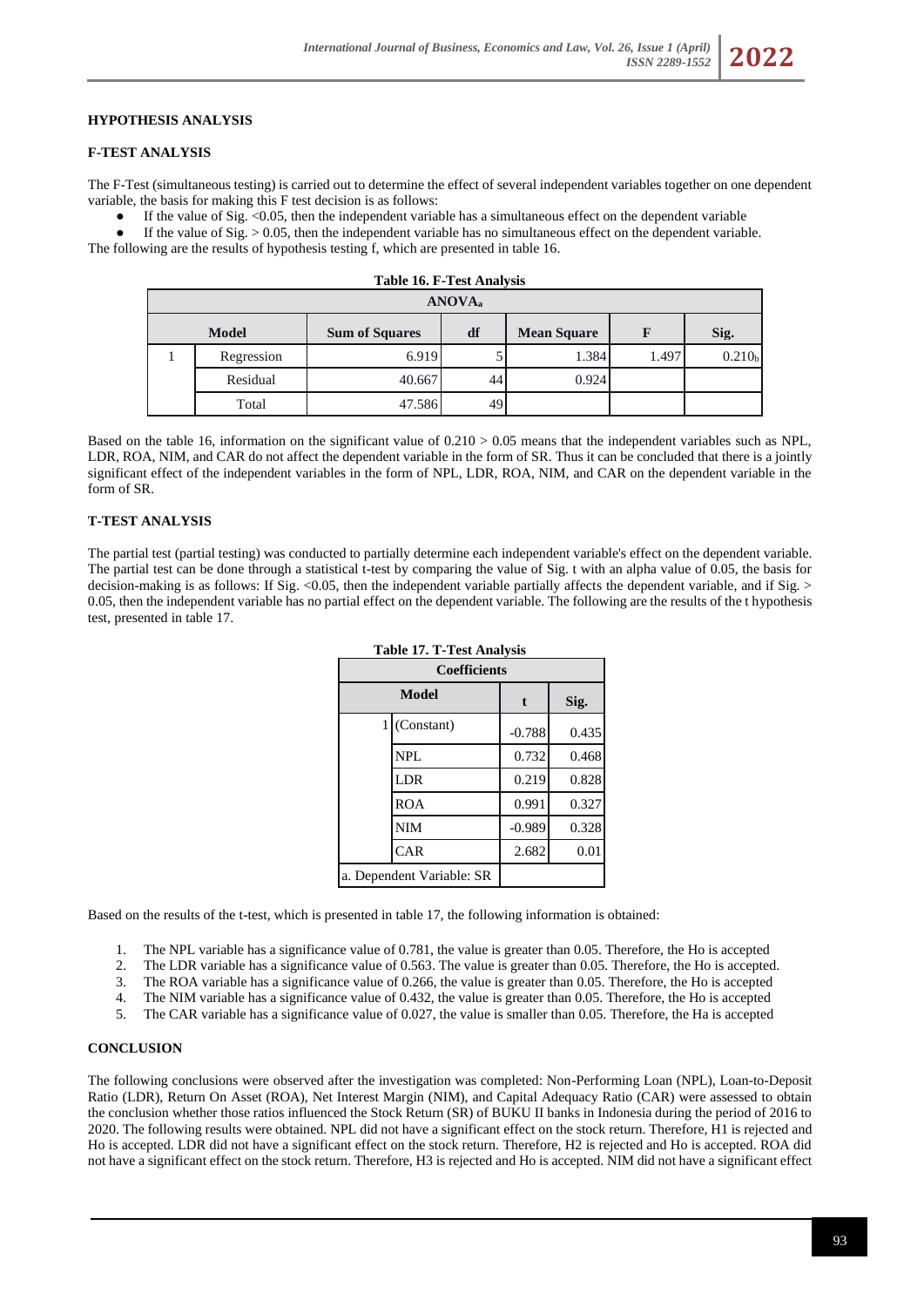on the stock return. Therefore, H4 is rejected and Ho is accepted. CAR had a significant effect and positive relationship on the stock return. Therefore, H5 is accepted and Ha is accepted

Based on the RBBR assessment, as cumulatively, NPL and LDR in all banks show a healthy category, ROA shows an unhealthy category. Meanwhile, the NIM and CAR show a very healthy category

In conclusion, this study showed that the NPL, LDR, ROA, and NIM did not affect the stock return, meaning that the growth or decline of those ratios did not affect the stock return. Thus, it exhibits that those ratios did not affect the decision of investors in investing in these BUKU II banks. No matter how significant the growth is or how alarming the decline is, those factors did not affect the market sentiment towards these BUKU II banks. However, based on the calculation of multiple regression analysis, the variable that has a significant influence on the stock returns of banking companies is CAR. This CAR variable can be taken into consideration in assessing the condition of banks in obtaining profits.

## **RECOMMENDATION**

This research is only represented by five variables, namely Non-Performing Loan (NPL), Loan-to-Deposit Ratio (LDR), Return On Assets (ROA), Net Interest Margin (NIM), and Capital Adequacy Ratio (CAR) as indicators to determine the effect of stock returns on BUKU II banks. Also, the period of this research objective is only from 2016 to 2020. Thus, it is highly encouraged for further research to assess other financial ratios to obtain a deeper understanding and extend the period of the research objective. In addition, other factors such as inflation, exchange rates, and the rate of economic growth should also be considered for future research to assess the influence on stock return.

## **REFERENCES**

- Achsani, M. N. F. F., & Kassim, S. (2021). Determinant of Indonesian Banking Profitability: Case Study Dual Banking System. *International Journal of Islamic Economics and Finance (IJIEF)*, *4*(SI). https://doi.org/10.18196/ijief.v4i0.10464
- Aminy, M. M. (2019). ANALISIS PENGARUH RETURN ON ASSET (ROA), RETURN ON EQUITY (ROE), EARNING PER SHARE (EPS), DAN PRICE EARNING RATIO (PER) TERHADAP HARGA SAHAM YANG KONSISTEN LISTING PADA JAKARTA ISLAMIC INDEX (JII). *Journal of Enterprise and Development*, *1*(02), 34–50. https://doi.org/10.20414/jed.v1i02.973
- Baklouti, N., Gautier, F., & Affes, H. (2016). Corporate Governance and Financial Distress of European Commercial Banks. *Journal of Business Studies Quarterly*, *7*(3), 75–96. https://econpapers.repec.org/paper/haljournl/halshs-02308478.htm
- Breuer, L. E., Guajardo, J., & Kinda, T. (2018). *Realizing Indonesia's Economic Potential* (Illustrated ed.). International Monetary Fund.
- Brilianthi, K. S., Uktolseja, M. I., & Daryanto, W. M. (2021). THE IMPACT OF COVID-19 PANDEMIC ON THE FINANCIAL PERFORMANCE OF PT JEMBO CABLE COMPANY Tbk. *South East Asia Journal of Contemporary Business, Economics and Law*, *24*(5), 83–94. https://seajbel.com/wp-content/uploads/2021/08/SEAJBEL24.ISU-5-832.pdf
- Campbell, S., Greenwood, M., Prior, S., Shearer, T., Walkem, K., Young, S., Bywaters, D., & Walker, K. (2020). Purposive sampling: complex or simple? Research case examples. Journal of Research in Nursing, 25(8), 652-661. https://doi.org/10.1177/1744987120927206
- Daryanto, W. M., & Meiliawati, P. T. (2022). THE EFFECTS OF RISK BASED BANK RATING ON STOCK RETURN DURING COVID-19 OF BUKU IV BANKS IN INDONESIA. *Amwaluna: Jurnal Ekonomi Dan Keuangan Syariah*, *6*(1), 181–200. https://doi.org/10.29313/amwaluna.v6i1.9120
- Davis, R. B., & Mukamal, K. J. (2006). Hypothesis Testing. *Circulation*, *114*(10), 1078–1082. https://doi.org/10.1161/circulationaha.105.586461
- Djuniardi, D. (2021). DETERMINAN NET INTEREST MARGIN PADA PERBANKAN DI INDONESIA. *Jurnal Ekonomi Akuntansi Dan Manajemen*, *1*(2), 88–98. https://journal.uniku.ac.id/index.php/jeam/article/view/4407/2630
- Fannywaty, & Daryanto, W. M. (2019). MEASURING AND ANALYZING FINANCIAL PERFORMANCE OF PUBLIC LISTED NONSTATED-OWNED CATEGORY THREE BANKS IN INDONESIA USING RISK-BASED BANK RATING (RBBR) METHOD CASE STUDY OF BANK TABUNGAN PENSIUNAN NASIONAL TBK FOR PERIOD 2014 – 2018. *South East Asia Journal of Contemporary Business, Economics and Law*, *20*(1), 69–78. https://seajbel.com/wpcontent/uploads/2020/02/SEAJBEL-20\_26.pdf
- Fuertes-Callén, Y., & Cuellar-Fernández, B. (2019). INTER-RELATIONSHIP BETWEEN FIRM GROWTH AND PROFITABILITY IN A CONTEXT OF ECONOMIC CRISIS. *Journal of Business Economics and Management*, *20*(1), 86– 106. https://doi.org/10.3846/jbem.2019.6928
- Ghozali, I. (2013). *Aplikasi Analisis Multivariate Dengan Program IBM SPSS 21 Update PLS Regresi* (7th ed.). Badan Penerbit Universitas Diponegoro.
- Hakim, L., & Sugianto, S. (2018). Determinant Profitability and Implications on the Value of the Company: Empirical Study on Banking Industry in IDX. *INTERNATIONAL JOURNAL OF ECONOMICS AND FINANCIAL*, *8*(1), 205–216. http://repository.upi-yai.ac.id/1765/1/5801-15269-1-PB.pdf
- Hidayati, L. N. (2015). Pengaruh Kecukupan Modal (CAR), Pengelolaan Kredit (NPL), dan Likuiditas Bank (LDR) Terhadap Probabilitas Kebangkrutan Bank (Studi pada Bank Umum Swasta Devisa yang tercatat di BEI tahun 2009 – 2013). *JURNAL ILMU MANAJEMEN*, *12*(1), 38–50. https://doi.org/10.21831/jim.v12i1.11741
- Hutauruk, D. M. (2021, February 18). Ini daftar bank swasta nasional dengan modal inti di bawah Rp 2 triliun. kontan.co.id. https://keuangan.kontan.co.id/news/ini-daftar-bank-swasta-nasional-dengan-modal-inti-di-bawah-rp-2-triliun
- Jones, C. P., & Jensen, G. R. (2016). *Investments: Analysis and Management, 13th Edition* (13th ed.). Wiley.